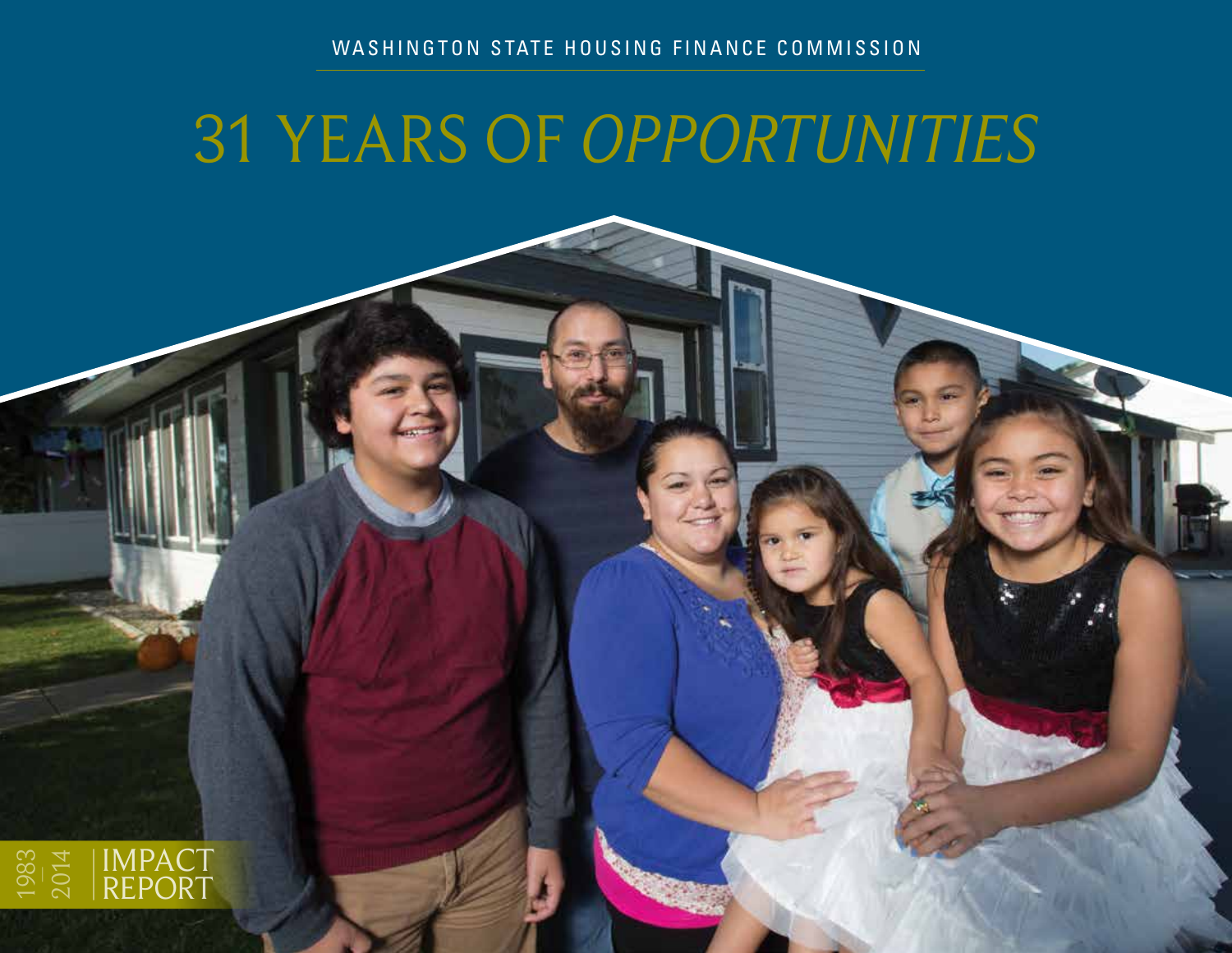# 31 YEARS OF STATEWIDE IMPACT

TEARS OF STATEWIDE IMPACT<br>
The Washington State Housing Finance Commission benefits residents of<br>
every country across the state by investing not just in affordable housing an<br>
former loans, but also nonprofit facilities, every county across the state by investing not just in affordable housing and home loans, but also nonprofit facilities, energy projects, loans for new farmers, and more.

Our state's people and communities are as diverse as its landscape. From urban to rural, homeless to homebuyer, our programs are designed to be used in cooperation with the private sector to serve local needs.

At the same time, our programs are an important source of jobs and economic stimulus—especially in tough economic times.

### WHO WE SERVE

The Commission's financing mechanisms for affordable housing are intended to serve those with low to moderate income—"shallow subsidies" in comparison to other public resources. The majority of people we serve earn less than the state's median income, which ranged in 2014 from \$43,000 in Ferry County to \$88,200 in King County.



#### <sup>1</sup>Federal, State, and Local Funds <sup>2</sup>Using No State Funds

#### **31 Years**

Programs and services offered by the Commission support:

- Affordable housing
- Community facilities
- Farms and ranches
- Energy projects
- Job creation
- State economy
- And hundreds of families

#### **Learn More**

We welcome the opportunity to tell you more about our programs and how they work to make your community stronger. Please contact us at 206-464-7139, or visit our website at www.wshfc.org.



ON THE COVER *The Lucero family celebrates their new home in Waterville, made possible by the Commission through the Home Advantage program.*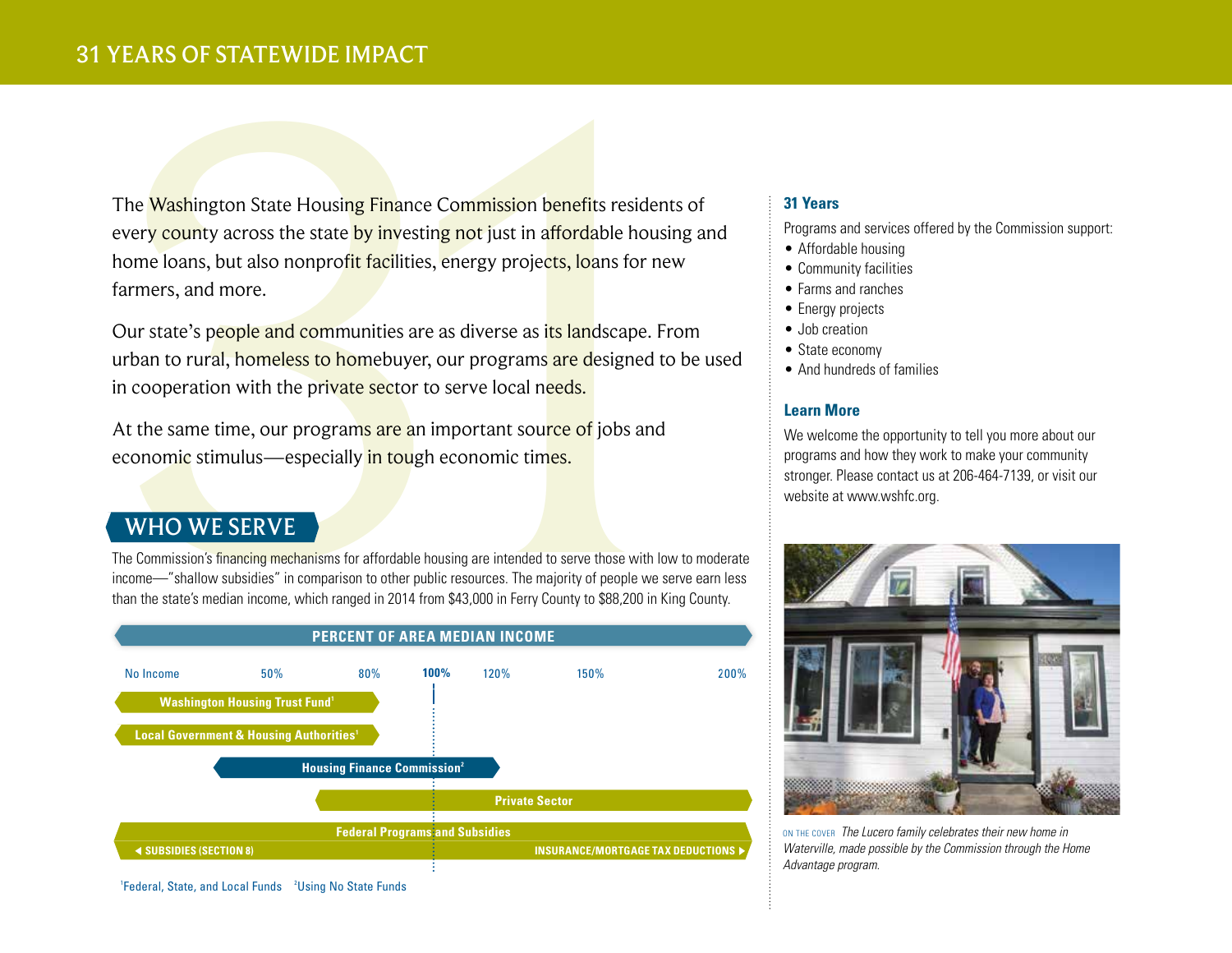# 31 YEARS OF STATEWIDE IMPACT



**49,199** single-family homes financed, enough to house the populations of both SeaTac and Moses Lake.

**100,949** multifamily living units financed, enough to house the populations of both Olympia and Richland.

*Multiplied by just 2.1 people per household...*

More than **315,311** people have safe, affordable housing tonight, thanks to the Commission.

315,311+ PEOPLE

**AAAA4** 

 $\pm$  and an and a set  $\pm$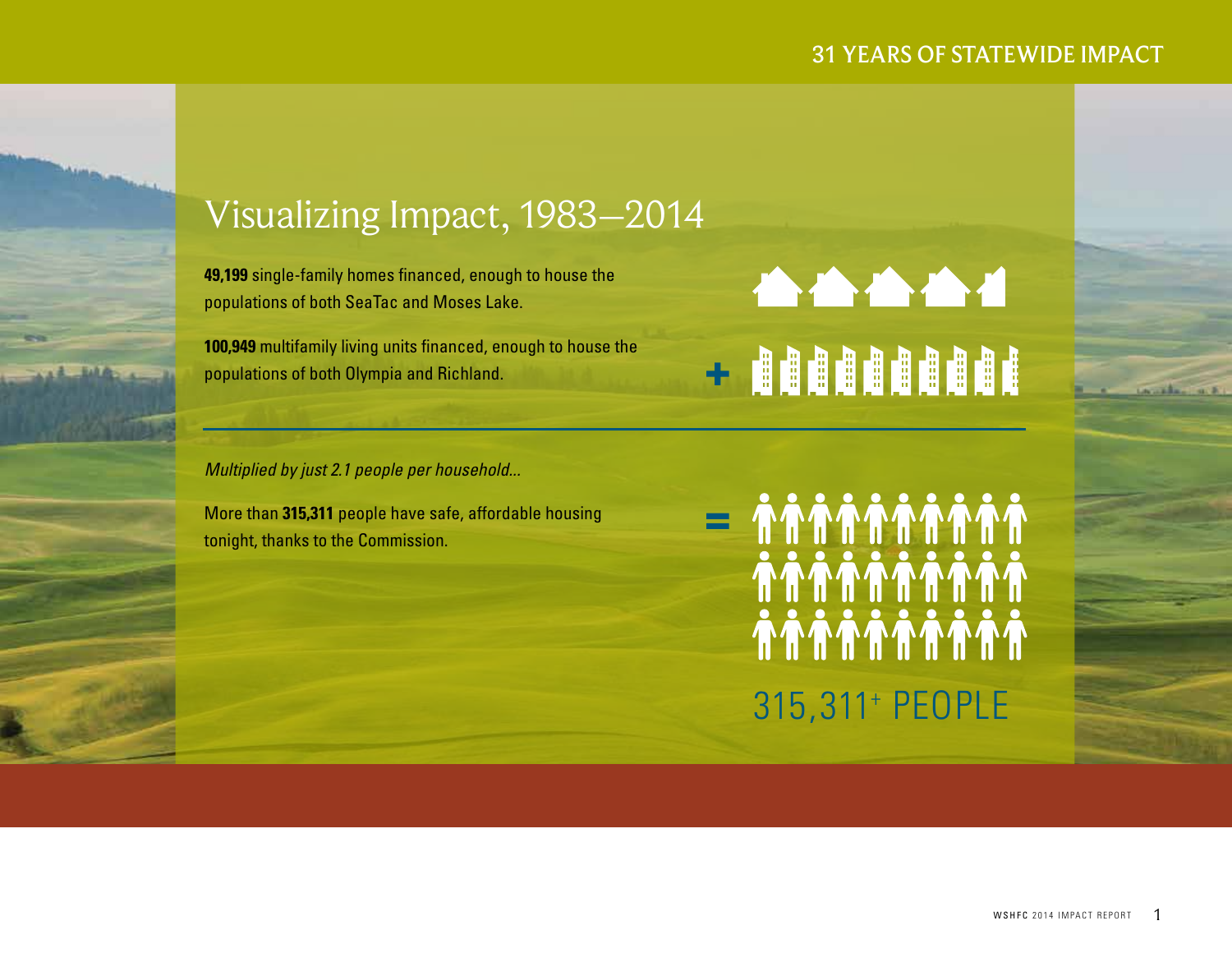# MULTIFAMILY HOUSING | 1983–2014



*Apartment funded through Multifamily Housing program.*

#### **Cumulative Totals per County from July 1, 1983–June 30, 2014**

Through the allocation of federal housing credits and the issuance of bonds, we help finance a spectrum of affordable multifamily housing statewide, with projects in nearly every county.

**100,949** housing units

**27,787** housing units for seniors

#### **Multifamily Senior Housing Units**

(Included in Total Unit Count)

| Type                     | <b>Number of Units</b> |
|--------------------------|------------------------|
| Assisted-living Units    | 5,177                  |
| Independent-living Units | 19.544                 |
| Nursing Beds             | 3,066                  |
| <b>Total</b>             | 27,787                 |

*Cottage Grove is the first place where people say, " 'welcome, come on in.* Billy Levin–Seattle, WA

#### **Multifamily Bonds Issued and Housing Credits Allocated by County**

| <b>County</b> | <b>Bonds</b>  | <b>Housing</b><br><b>Credits</b> |
|---------------|---------------|----------------------------------|
| Adams         | \$            | \$<br>8,679,940                  |
| Asotin        |               | 7,445,850                        |
| Benton        | 103,048,815   | 72,068,920                       |
| Chelan        | 9,345,000     | 10,899,590                       |
| Clallam       | 23,343,295    | 60,961,344                       |
| Clark         | 127,334,059   | 433,556,359                      |
| Columbia      |               | 2,631,250                        |
| Cowlitz       | 13,149,633    | 36,151,750                       |
| Douglas       |               | 18,915,434                       |
| Ferry         |               | 4,229,900                        |
| Franklin      |               | 36,092,709                       |
| Garfield      |               |                                  |
| Grant         | 9,600,000     | 104,452,476                      |
| Grays Harbor  |               | 24,143,030                       |
| Island        | 8,603,089     | 12,963,680                       |
| Jefferson     | 15,860,914    | 12,705,276                       |
| King          | 1,188,345,477 | 1,541,412,914                    |
| Kitsap        | 70,693,200    | 127,484,397                      |
| Kittitas      |               | 25,688,200                       |
| Klickitat     |               | 4,624,370                        |
| Lewis         | 11,145,000    | 74,112,729                       |
| Lincoln       |               |                                  |

| <b>County</b> | <b>Bonds</b>      | <b>Housing</b><br><b>Credits</b> |
|---------------|-------------------|----------------------------------|
| Mason         | \$<br>1,837,935   | \$<br>5,283,540                  |
| Okanogan      |                   | 22,552,339                       |
| Pacific       |                   | 1,995,910                        |
| Pend Oreille  |                   | 566,590                          |
| Pierce        | 186,863,049       | 261,613,270                      |
| San Juan      |                   | 5,745,260                        |
| Skagit        | 31,288,501        | 72,083,238                       |
| Skamania      |                   | 2,495,860                        |
| Snohomish     | 480,050,847       | 221,448,210                      |
| Spokane       | 165,795,000       | 234,987,657                      |
| Stevens       |                   | 14,457,420                       |
| Thurston      | 142,499,656       | 68,750,580                       |
| Wahkiakum     |                   |                                  |
| Walla Walla   | 13,148,098        | 50,448,190                       |
| Whatcom       | 43,715,000        | 125,743,422                      |
| Whitman       | 9,770,000         | 19,791,021                       |
| Yakima        | 4,255,489         | 206,923,246                      |
| Tax-exempt    | \$2,659,692,057   |                                  |
| Taxable       | \$<br>254,855,117 |                                  |
| Total         | \$2.914.547.174   | \$3,934,105,871                  |

<sup>1</sup> Federal housing credits are allocated for 10 years. Credit amounts used are the 10-year totals.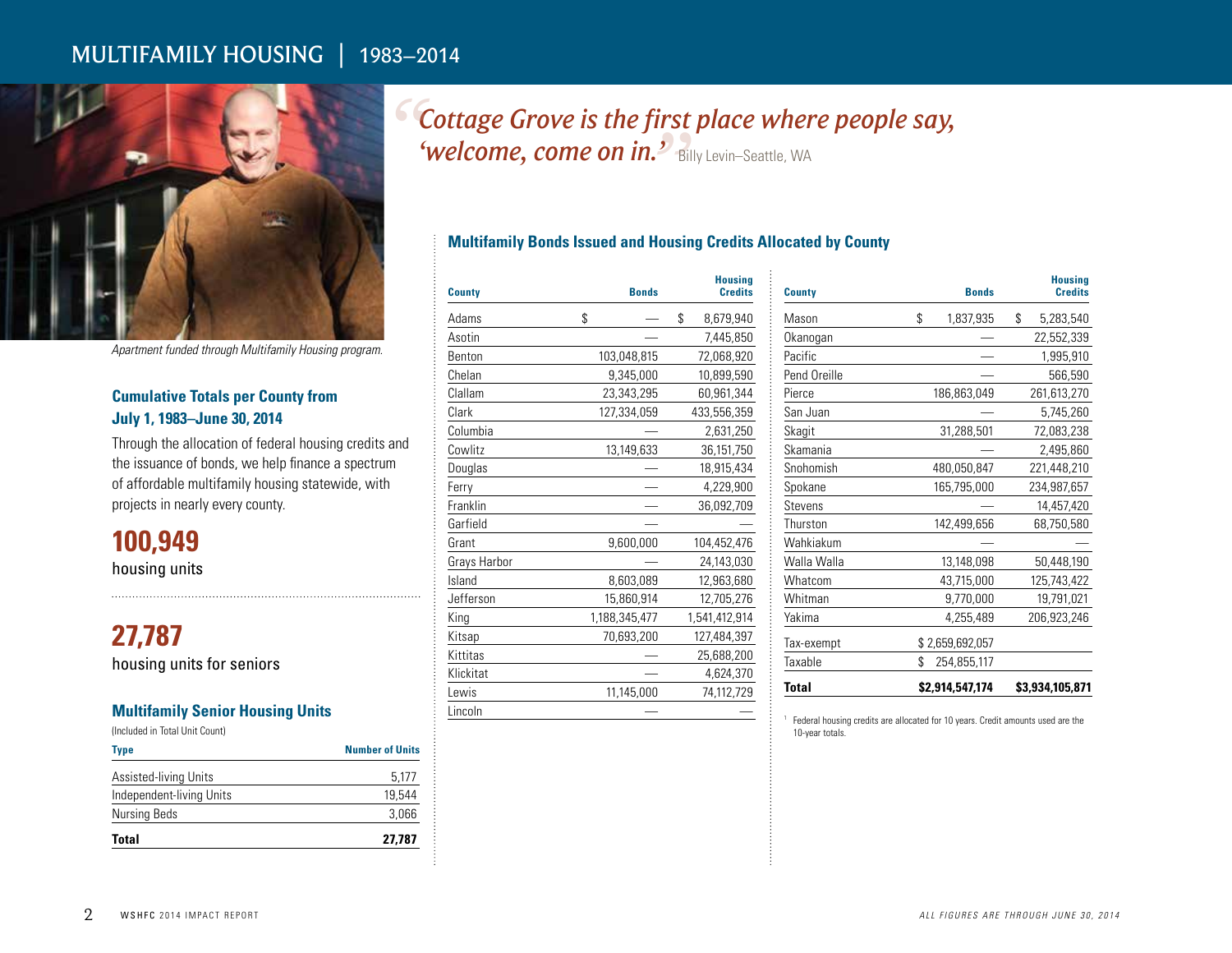# MULTIFAMILY HOUSING | 1983–2014\*

# **100,949** Housing Units

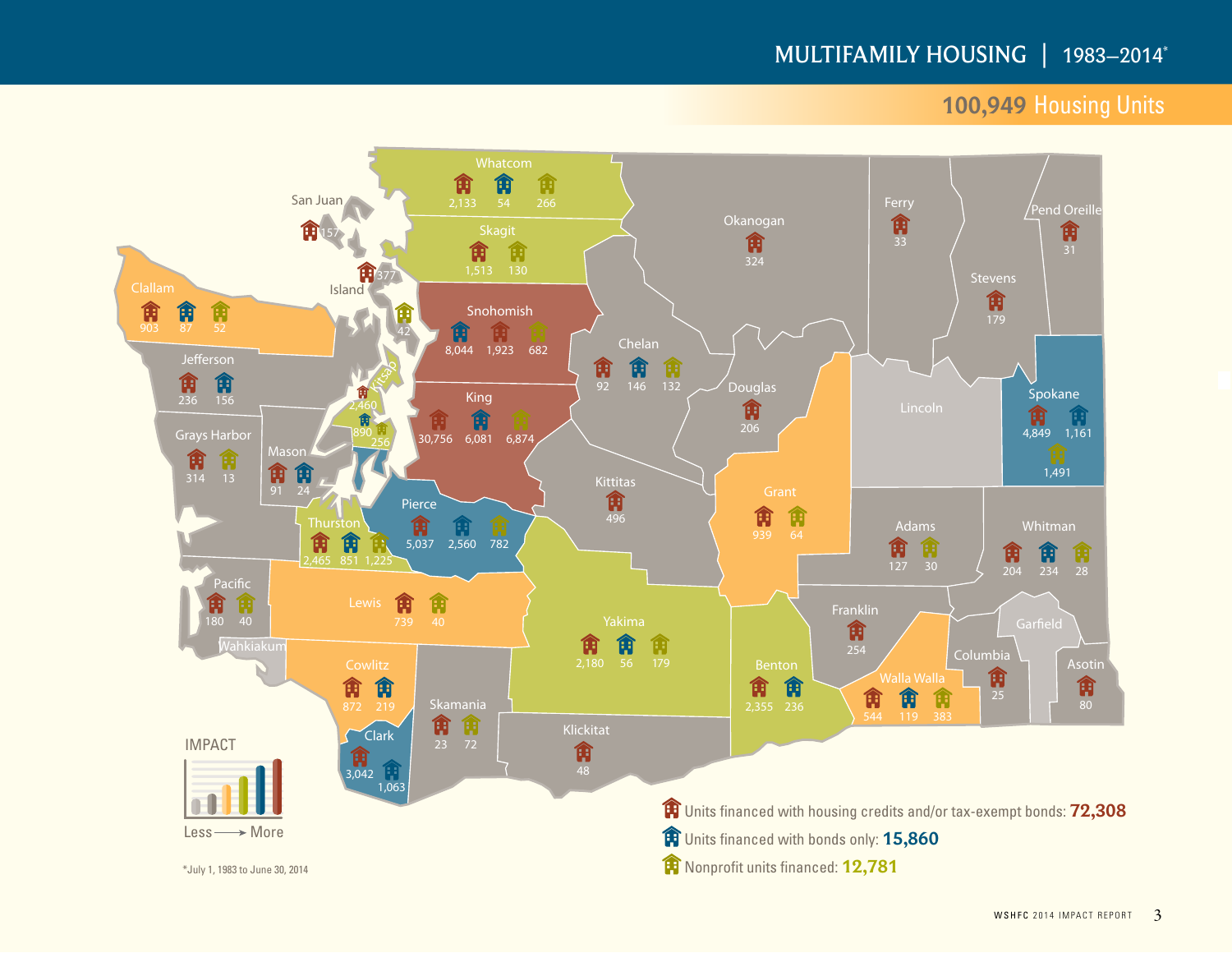#### **Total Investments, 1983 – 2014**

Since 1983, our financing has created or rehabilitated more than 100,000 rental homes, of which over 27,000 serve the elderly. The Commission's two most important financing tools for multifamily development are issuing bonds and allocating housing tax credits. Both are purchased by investors on the private market; the proceeds of bond sales are loaned to the developer through a bank, while tax credits are converted into equity in the project.

Different financing tools are used for different populations and geographic areas throughout the state.

The Commission monitors and inspects multifamily properties to ensure they remain in compliance with program requirements and thus remain eligible for the tax benefits that helped to finance them.

#### **Multifamily Housing Bonds**

#### \$2.66 billion issued

The Commission issues tax-exempt bonds at belowmarket rates to help for-profit and nonprofit developers finance the construction, acquisition, and rehabilitation of multifamily rental housing for people with low to moderate incomes.

**\$2.66 billion in tax-exempt bonds helped** finance 45,985 units of rental housing, of which 32,430 served low-income and/or special-needs households.

#### **Housing Credits, 1987–2014**

#### \$3.9 billion allocated

The Commission allocates the Low-Income Housing Tax Credit across Washington state. This program is one of the nation's most important tools for financing affordable housing.

Housing credits are sold to investors and converted into equity for the construction, acquisition, or rehabilitation of affordable multifamily housing.

#### **4 Percent Housing Credit/ Tax-Exempt Bond Program**

#### 284 projects**—**39,625 units

The 4 percent housing credit program (in which the credit provides up to 30 percent of the project's equity) combined more than \$908 million in housing credits with tax-exempt bond financing to fund multifamily rental housing, including housing for the elderly and the disabled.

#### **9 Percent Housing Credit Program**

#### 642 projects—32,875 units

Housing credits in the 9 percent program (in which the credit provides up to 70 percent of the project's equity) are allocated through an annual competitive process in which projects are evaluated and scored according to the Commission's established criteria.

■ This program finances projects in rural and urban communities statewide for low-income individuals, including the elderly (nearly 6,764 units), the disabled (3,999 units), large households (over 2,600 units), farmworkers (1,696 units), and the homeless (2,101 units).

#### **Bonds Only (80/20 Program)**

#### 15,860 units

In this program, tax-exempt multifamily bonds are used on their own, without tax credits, to develop multifamily homes that do not have rent restrictions. This program is often used to finance homes for seniors (including assisted-living facilities). Developers can choose to either reserve 20 percent of units for households earning up to 50 percent of area median income, or reserve 40 percent of the units for households earning up to 60 percent of median income. They may also choose to exceed these requirements.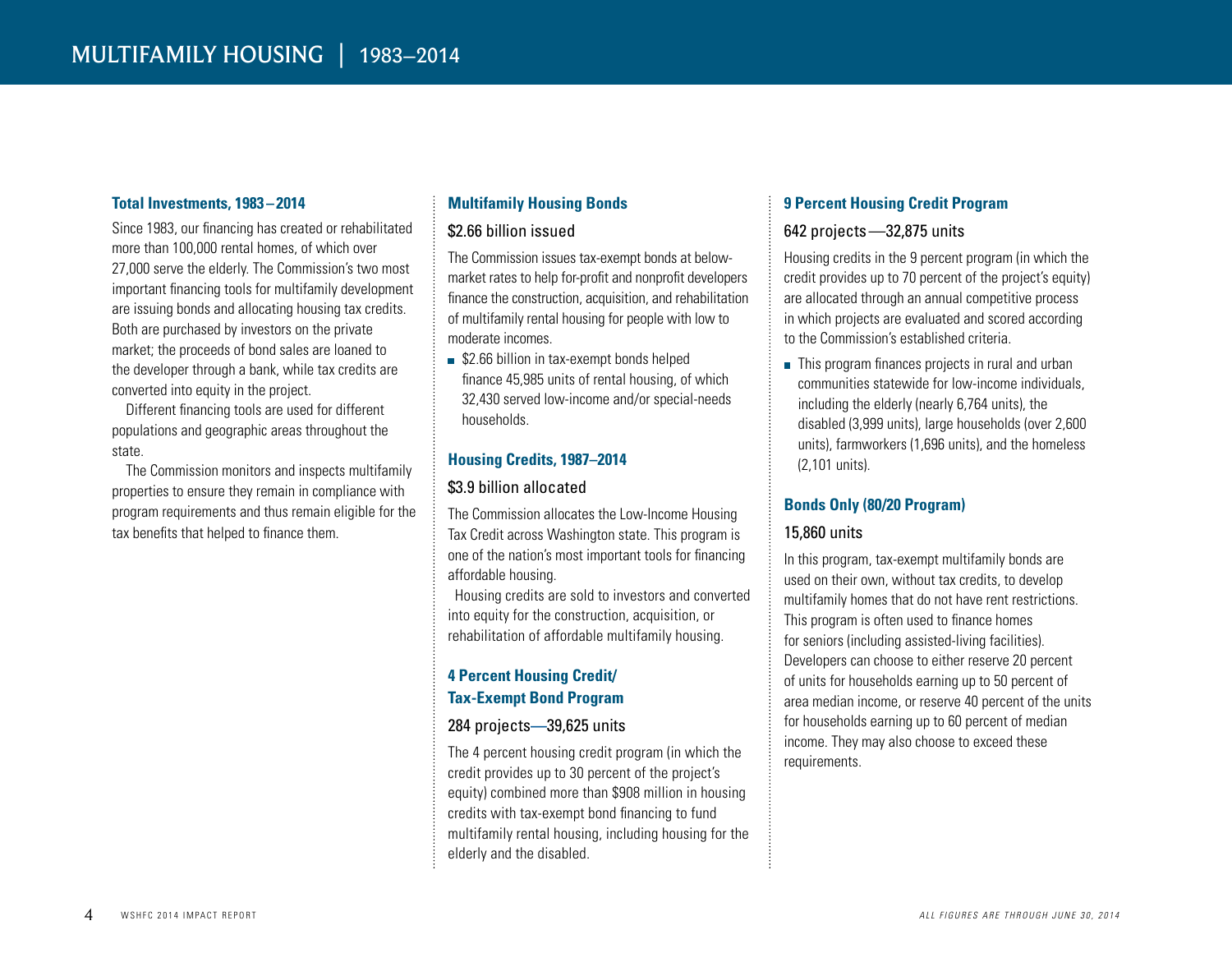#### **Nonprofit Housing Bonds**

#### 131 projects—12,781 units

Tax-exempt 501(c)(3) bonds help nonprofit providers of housing (and housing with services) to finance or refinance independent-living apartments, group homes, assisted-living facilities, nursing homes, retirement communities, and student dormitories.

- **\$1.4 billion in tax-exempt bonds helped finance** 12,781 units of rental housing.
- Tax-exempt nonprofit bonds were refunded for 25 projects.
- **\$41 million in taxable bonds were issued to finance** associated project costs.



#### **501(c)(3) Bonds for Nonprofit Housing & Facilities\***

| <b>County</b> | <b>Bonds Issued</b> |  |  |
|---------------|---------------------|--|--|
| Adams         | \$<br>815,677       |  |  |
| Benton        | 5,643,802           |  |  |
| Chelan        | 5,307,390           |  |  |
| Clallam       | 3,366,843           |  |  |
| Clark         | 3,900,000           |  |  |
| Grant         | 2,254,115           |  |  |
| Grays Harbor  | 2,900,000           |  |  |
| Island        | 250,000             |  |  |
| King          | 1,570,192,053       |  |  |
| Kitsap        | 46,386,000          |  |  |
| Lewis         | 1,100,000           |  |  |
| Pacific       | 3,050,000           |  |  |
| Pierce        | 127,777,749         |  |  |
| Skagit        | 6,490,004           |  |  |
| Skamania      | 3,427,438           |  |  |
| Snohomish     | 89,345,429          |  |  |
| Spokane       | 183,591,546         |  |  |
| Thurston      | 81,417,810          |  |  |
| Walla Walla   | 13,422,800          |  |  |
| Whatcom       | 25,222,750          |  |  |
| Whitman       | 2,095,697           |  |  |
| Yakima        | 27,501,561          |  |  |
| Tax-exempt    | \$<br>2,205,459,064 |  |  |
| Taxable       | \$<br>63,862,500    |  |  |
| <b>Total</b>  | \$2,269,321,564     |  |  |

#### \*See pages 10 –11 for facilities detail.

#### **Capital Plus!**

#### 32 projects—\$9.3 million invested Principal paid off: \$2.4 million

In cooperation with the Washington Community Reinvestment Association, Capital Plus! provides financing of up to \$500,000 for the purchase or capital lease of facilities and/or equipment for 501(c)(3) organizations that serve or provide community services primarily to lower-income persons, persons with special needs, or organizations that serve a unique or special purpose in the community.

The projects funded through Capital Plus! include community gardening for at-risk youth in Olympia; senior housing in rural Stevens County; a community center for disabled adults in Whatcom County; supportive housing in Thurston County; and seasonal farmworker housing in Mesa, Washington.

#### **Land Acquisition Program**

#### 18 projects, \$10.3 million Principal paid off: \$2.5 million

The Land Acquisition Program is a revolving loan program that assists eligible organizations to purchase land suited for the eventual development of affordable housing. This program has enabled the development of 108 homes for homeowners and 663 rental units.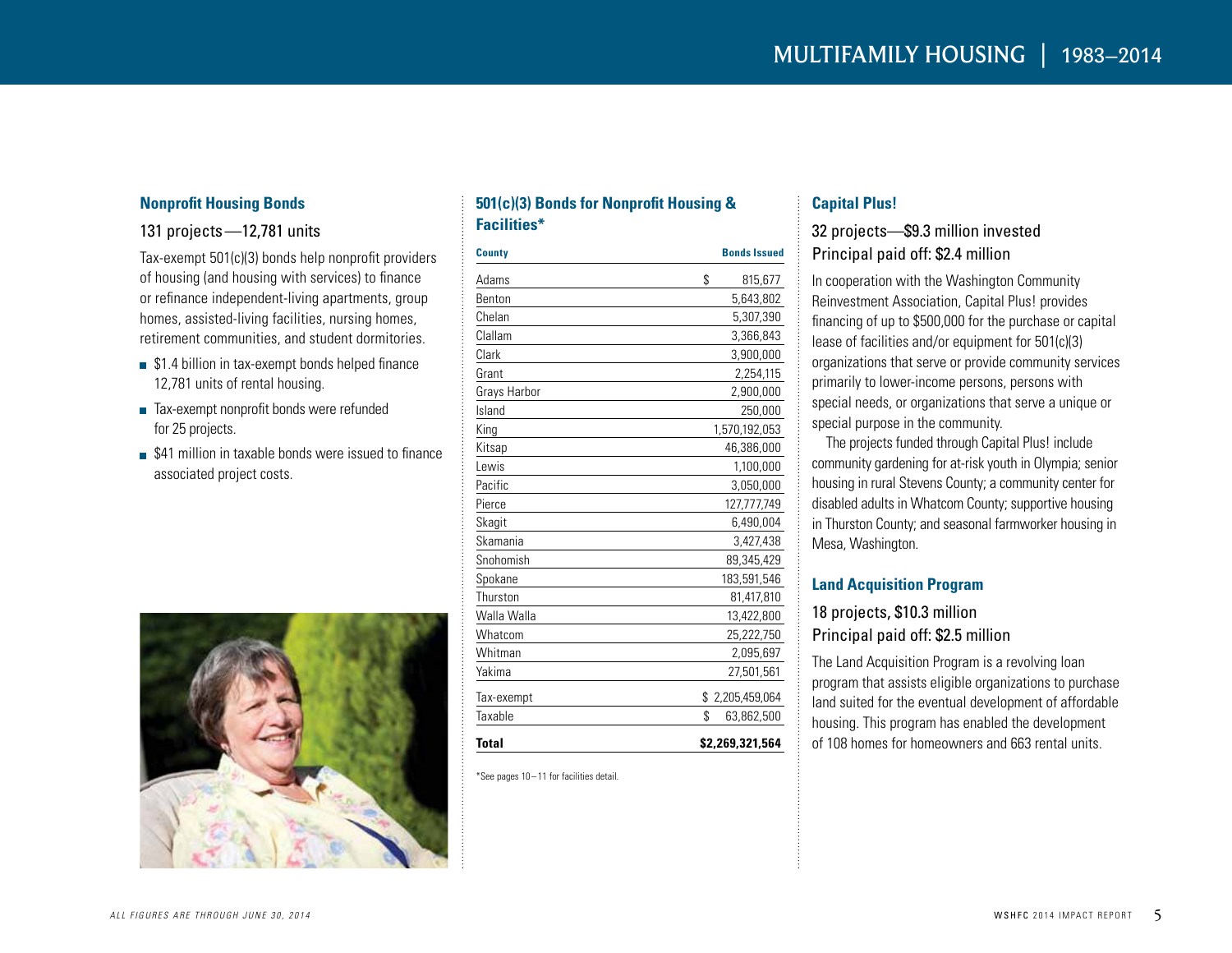## HOMEOWNERSHIP | 1983–2014



#### **Cumulative Totals per County from July 1,1983–June 30, 2014**

Washington state residents in every county have achieved the American dream of homeownership thanks to the Commission's home loans and downpayment assistance.

**49,199** Total households served

**13,495** Total downpayment assistance loans

**\$5 billion** Total amount loaned *We're so happy in our home, and I'm glad programs exist " to help families like us achieve the American dream!"*The Lucero Family–Waterville, WA

#### **Single-Family Loans by County**

| <b>County</b> | <b>First Mortgage</b><br>Loans | <b>Downpayment</b><br><b>Loans</b> |
|---------------|--------------------------------|------------------------------------|
| Adams         | \$<br>10,287,960               | \$<br>315,281                      |
| Asotin        | 9,191,320                      | 156,396                            |
| Benton        | 81,868,376                     | 1,687,848                          |
| Chelan        | 43,149,923                     | 256,634                            |
| Clallam       | 17,303,044                     | 700,849                            |
| Clark         | 293,833,822                    | 5,330,092                          |
| Columbia      | 1,886,508                      | 91,758                             |
| Cowlitz       | 71,914,102                     | 1,511,204                          |
| Douglas       | 27,469,607                     | 251,980                            |
| Ferry         | 1,330,592                      | 27,824                             |
| Franklin      | 47,435,541                     | 821,453                            |
| Garfield      | 292,211                        | 3,811                              |
| Grant         | 20,211,133                     | 333,407                            |
| Grays Harbor  | 19,513,312                     | 481,350                            |
| Island        | 56,023,100                     | 684,770                            |
| Jefferson     | 5,319,399                      | 162,111                            |
| King          | 1,488,105,165                  | 39,836,605                         |
| Kitsap        | 153,246,334                    | 2,187,358                          |
| Kittitas      | 9,329,447                      | 183,976                            |
| Klickitat     | 1,196,040                      | 12,450                             |

| <b>County</b> | <b>First Mortgage</b><br><b>Loans</b> | <b>Downpayment</b><br><b>Loans</b> |
|---------------|---------------------------------------|------------------------------------|
| Lewis         | \$<br>24,177,734                      | \$<br>898,749                      |
| Lincoln       | 2,591,045                             | 120,559                            |
| Mason         | 27,617,540                            | 656,345                            |
| Okanogan      | 4,251,151                             | 73,229                             |
| Pacific       | 2,203,386                             | 105,416                            |
| Pend Oreille  | 4,572,537                             | 33,458                             |
| Pierce        | 588,281,789                           | 13,182,144                         |
| San Juan      | 1,831,215                             | 102,013                            |
| Skagit        | 69,638,914                            | 1,456,664                          |
| Skamania      | 849,082                               | 31,008                             |
| Snohomish     | 622,654,254                           | 10,492,585                         |
| Spokane       | 704,214,586                           | 13,710,406                         |
| Stevens       | 9,993,161                             | 359,518                            |
| Thurston      | 175,461,762                           | 2,626,378                          |
| Wahkiakum     | 833,830                               | 7,000                              |
| Walla Walla   | 44,205,645                            | 640,271                            |
| Whatcom       | 96,788,216                            | 1,695,740                          |
| Whitman       | 7,878,909                             | 211,404                            |
| Yakima        | 158,681,621                           | 3,252,981                          |
| <b>Total</b>  | \$4,905,633,313                       | \$104,693,025                      |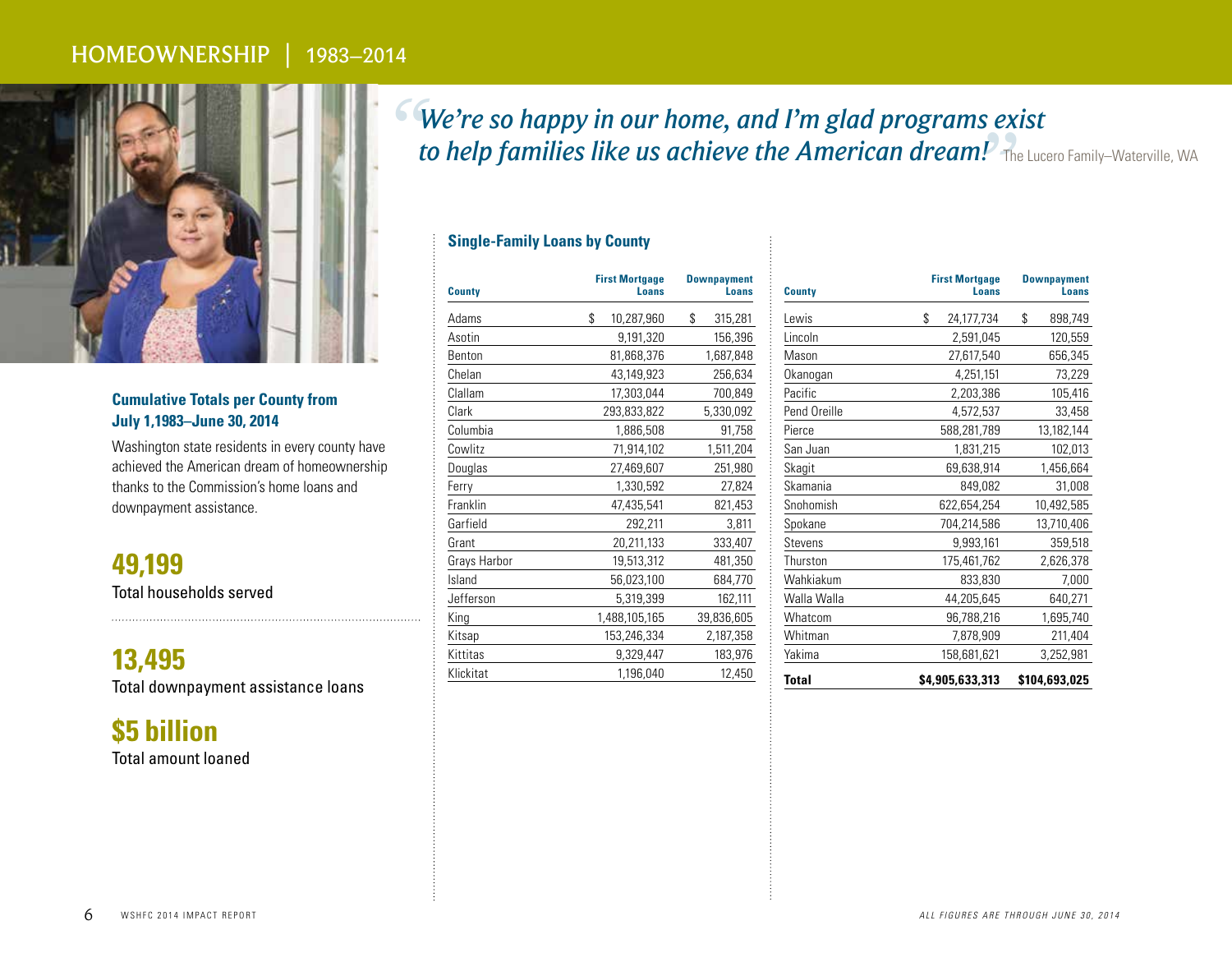# **62,608** Home Loans **\$5 Billion** Invested

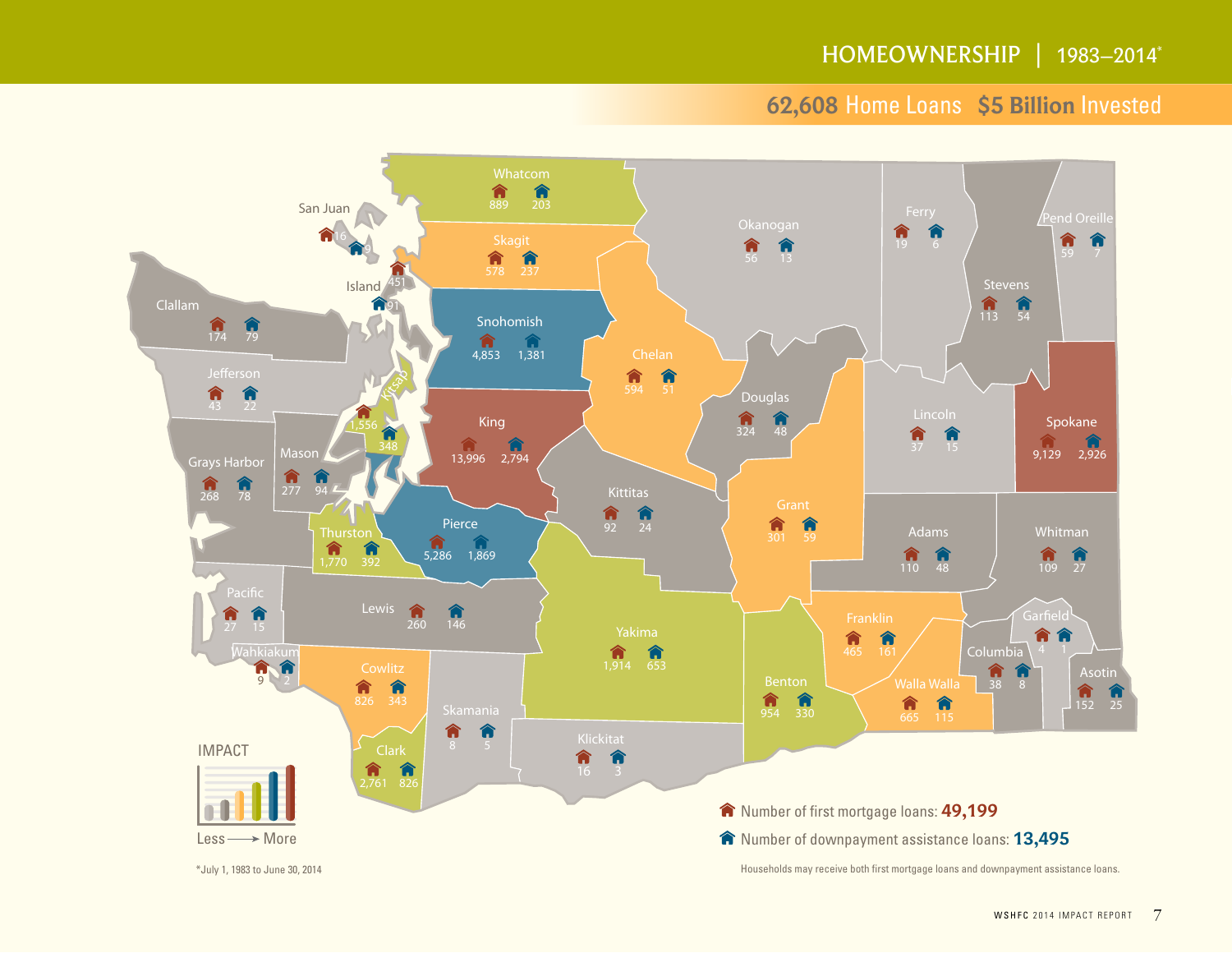#### **First Mortgage Programs**

#### **HOME ADVANTAGE (2013)**

#### \$706 million in loans 4,014 households served

In 2013, Home Advantage replaced House Key as the Commission's primary first-mortgage program. It is funded by the proceeds from loans bought and sold on the open market.

#### **HOUSE KEY STATE BOND (1983 – 2014)**

\$4.2 billion in loans 45,185 households served

These numbers include the following programs:

**Open Door Second Mortgage** Provided 74 loans in downpayment and closing-cost assistance for first-time homebuyers purchasing a home in the City of Tacoma or in King County.

**Community Reinvestment Act (CRA) Single-Family Home Ownership** Provided 49 first-mortgage loans for low- and moderate-income families in rural areas of Washington.

#### **Cash Window, Voyager, and Express Programs**

Provided 168 House Key loans that were sold directly to Fannie Mae and Ginnie Mae, making it possible for the Commission to assist more first-time homebuyers with first-mortgage funds.

**Mortgage Credit Certificate** A tax-credit program used to offset a portion of personal federal tax liability so that buyers can more easily afford their mortgage payments. This program credited 4,048 households from 2008-2014.

#### **Homebuyer Education (1991– present)**

- 174,072 potential homebuyers educated about process of homebuying, real estate and finance terminology, and home maintenance and repair.
- 14,965 homebuyer seminars coordinated statewide.
- 658 online seminars completed—a new option beginning in 2014.
- 6,946 instructors, including loan originators, real-estate professionals, and nonprofit partners, trained to teach free homebuyer education seminars.

#### **Homeowner/Homebuyer Counseling (1998–present)**

#### \$26 million allocated to nonprofit organizations 97,000 households assisted

The Commission oversees one of the state's largest housing counseling programs, including help for thousands of homeowners facing foreclosure. In addition to 20 nonprofit partners and 90 housing counselors statewide, these funds also support the state's foreclosure counseling hotline, providing personal assistance over the phone to hundreds of callers each year.

| <b>Amount</b>     | <b>Grant Source</b>                                                                  | <b>NUMBROTH ORGANIZATIONS</b><br><b>Providing Counseling</b> |
|-------------------|--------------------------------------------------------------------------------------|--------------------------------------------------------------|
| $$3.12$ million*  | Washington State Office of the Attorney General (National Settlement) (2012–2014)    | 9                                                            |
| $$12.5$ million*  | State of Washington 2011 Foreclosure Fairness Act (2011 - 2014)                      | 18                                                           |
| \$385,250*        | Housing and Urban Development Emergency Homeowners Loan Program (2011–2014)          | 8                                                            |
| \$2.5 million     | National Foreclosure Mitigation (2008-2014)                                          | 11<br>(administered by<br>NeighborWorks)                     |
| \$4.1 million $*$ | Housing and Urban Development (1998–2014)                                            | 50                                                           |
| \$550,000         | Washington State Office of the Attorney General (Wells Fargo Settlement) (2011–2012) | 16                                                           |
| \$595,000         | Washington State Office of the Attorney General (Countrywide Settlement) (2010–2011) | 11                                                           |
| \$500,000         | State of Washington 2010 legislative appropriation (2010–2011)                       | 15                                                           |
| \$250,000         | Housing and Urban Development Neighborhood Initiative (2009–2011)                    | 22                                                           |
| \$990,000         | State of Washington 2008 legislative appropriation (2008–2009)                       | 25                                                           |
| \$571,355         | Rural Housing and Economic Development (2000–2001, 2003–2004)                        | 16                                                           |
| "Ongoing programs |                                                                                      |                                                              |

**Nonprofit Organizations**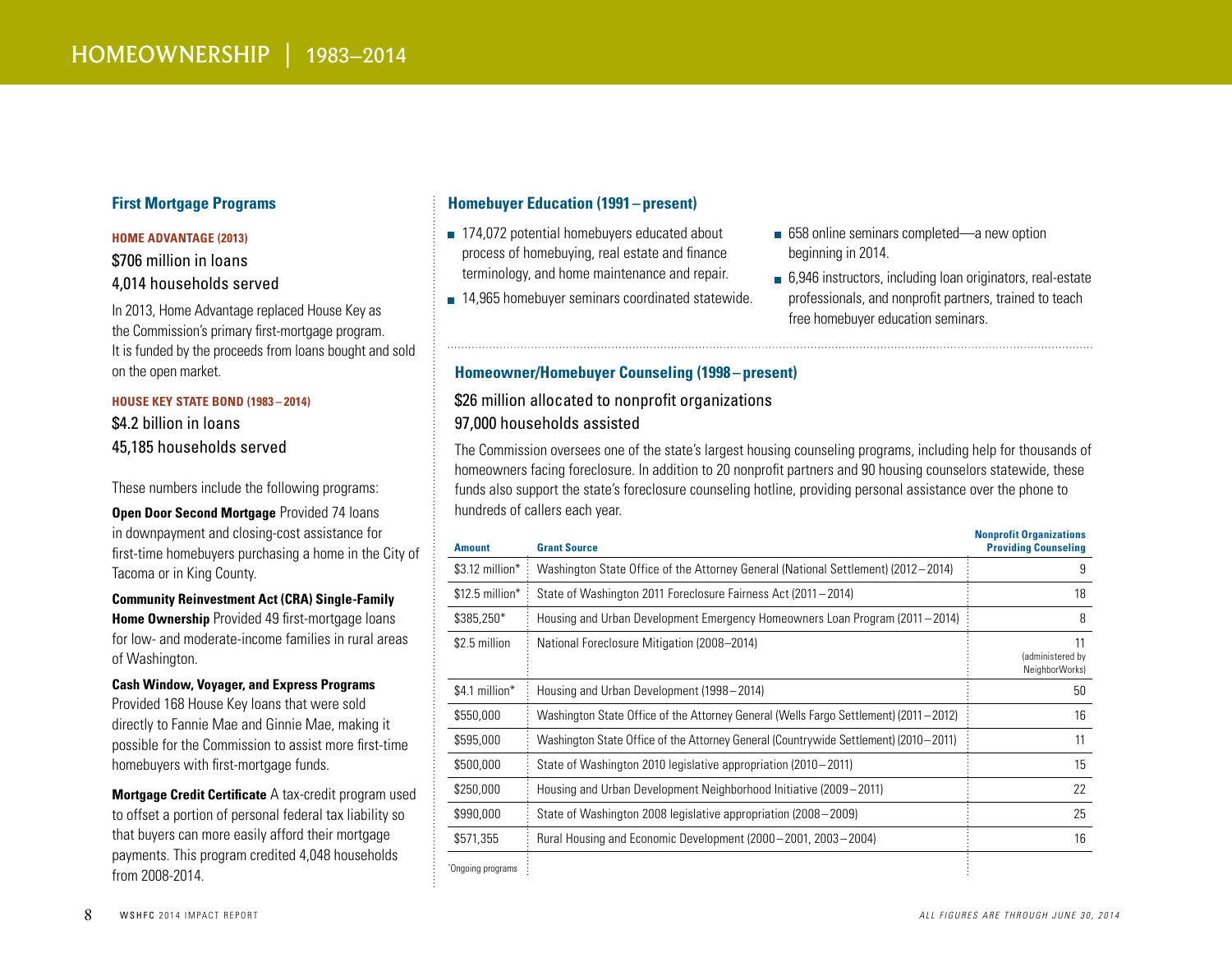#### **Downpayment Assistance Programs**

- **\$104,693,025 in second-mortgage loans**
- 13,495 households served

The Commission offers second mortgages to assist homebuyers with the downpayment and closing costs of a home purchase. Maximum loan amounts and interest rates vary by program. Funding sources also vary; many programs are sustained through the Commission's Program Investment Fund, while others are partnerships with other entities.

Downpayment assistance is only available to borrowers who use a Commission first mortgage and complete a homebuyer-education class.



*Mei Jones and Brian Nozynski didn't have a traditional downpayment. Their dream of homeownership in Seattle was made a reality through the downpayment assistance program.*

| <b>Eligible Households</b><br><b>Program</b>                                           |                                                                                                                                               | <b>Borrowers</b><br><b>Served</b> | <b>Total Loaned for</b><br><b>Downpayment</b><br>and Closing-Cost<br><b>Assistance</b> |
|----------------------------------------------------------------------------------------|-----------------------------------------------------------------------------------------------------------------------------------------------|-----------------------------------|----------------------------------------------------------------------------------------|
| <b>ONGOING PROGRAMS</b>                                                                |                                                                                                                                               |                                   |                                                                                        |
| <b>Home Advantage DPA</b>                                                              | Those who qualify for a Home Advantage first mortgage                                                                                         | 3,572                             | \$<br>24,865,983                                                                       |
| <b>HomeChoice</b>                                                                      | Individuals with disabilities; 42% of borrowers earn less<br>than 50% of the area median income                                               | 1.203                             | 15,273,995<br>\$                                                                       |
| <b>Home Advantage Built New</b><br>(formerly New Home for You)                         | Purchasing newly constructed, never-occupied homes                                                                                            | 144                               | \$<br>1,063,081                                                                        |
| <b>Home Advantage Rebound</b><br>(funded by the state Consumer Remedy Fund)            | Buying a home that has been foreclosed                                                                                                        | 310                               | \$<br>2,806,416                                                                        |
| <b>House Key Plus Seattle</b> la partner-<br>ship with the City of Seattle since 2004) | First-time homebuyers within the City of Seattle earning<br>80% or less of area median income                                                 | 375                               | \$<br>19,400,214                                                                       |
| <b>House Key Schools</b>                                                               | Employees of community/technical colleges, K-12 public<br>schools, and private schools accredited or recognized by<br>the State of Washington | 181                               | \$<br>1,358,221                                                                        |
| <b>House Key Plus CLT</b>                                                              | Buying a home in King, Skagit, San Juan, or Whatcom<br>counties on community land trust (CLT) property                                        | 117                               | \$<br>1.483.340                                                                        |
| <b>House Key Plus ARCH</b><br>(A Regional Coalition for Housing)                       | Buying a home in east King County within an ARCH<br>member city or surrounding unincorporated area                                            | 61                                | \$<br>1.756.961                                                                        |
| <b>House Key Veterans</b>                                                              | Military veterans                                                                                                                             | 46                                | \$<br>314,377                                                                          |
| <b>PREVIOUS PROGRAMS</b>                                                               |                                                                                                                                               |                                   |                                                                                        |
| House Key Plus (ended Jan. 2013)                                                       | Low- and moderate-income first-time homebuyers                                                                                                | 6,319                             | \$<br>26,521,431                                                                       |
| <b>House Key Real Estate Owned</b><br>lended 2012)                                     | Buying a home that has been foreclosed                                                                                                        | 893                               | \$<br>6,448,429                                                                        |
| House Key Bremerton (ended 2012)                                                       | Buying a home in the City of Bremerton                                                                                                        | 5                                 | \$<br>36,916                                                                           |
| House Key Rural (ended 2011)                                                           | Rural borrowers who earn up to 80% of area median<br>income                                                                                   | 193                               | \$<br>1,760,117                                                                        |
| <b>House Key King County</b><br>(ended 2010)                                           | Buying a home in King County (outside the Seattle city<br>limits and outside the ARCH King County area)                                       | 38                                | \$<br>1,124,256                                                                        |
| <b>House Key Federal Way</b><br>(ended 2010)                                           | Buying a foreclosed, bank-owned, delinquent, or<br>abandoned home in Federal Way                                                              | 11                                | \$<br>314,213                                                                          |
| <b>House Key Extra</b> (ended 2005)                                                    | Rural residents with disabilities or who have a dependent<br>family member with a disability                                                  | 27                                | $\mathbb{S}$<br>165,075                                                                |
| Total                                                                                  |                                                                                                                                               | 13,495                            | \$104,693,025                                                                          |
|                                                                                        |                                                                                                                                               |                                   |                                                                                        |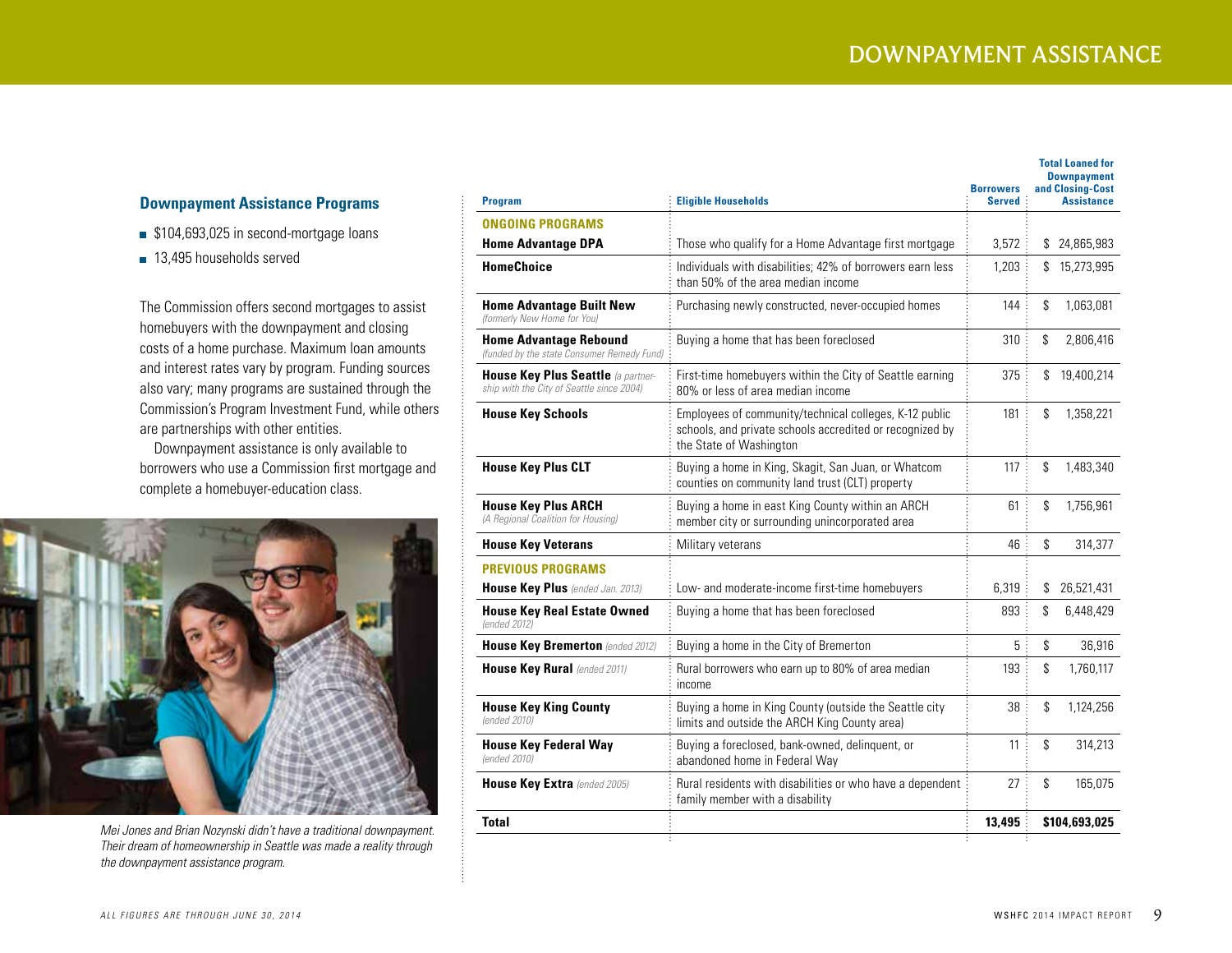# BEYOND HOUSING | 1983–2014



### **Nonprofit Facilities Program**

**155** facilities

# **\$847** million in bonds

The Commission issues tax-exempt 501(c)(3) bonds to finance capital facilities and equipment owned by nonprofit organizations. Projects include schools, daycare centers, animal shelters, community centers, job training centers, social services offices, and research facilities.

- **S847 million in nonprofit bonds contributed to the** financing of all 155 facilities.
- **\$89.2 million in nonprofit bonds were refunded to** decrease debt service.
- **\$22.7 million in taxable bonds were issued** to finance associated project costs.

| <b>Category</b>                       | <b>Facilities</b> |  |
|---------------------------------------|-------------------|--|
| Social Services & Athletic Facilities | 67                |  |
| Animal Welfare                        | 3                 |  |
| <b>Cultural Facilities</b>            | 13                |  |
| Economic Development                  | 3                 |  |
| Job Training                          | 16                |  |
| Education                             | 51                |  |
| Scientific Research                   | 2                 |  |
| Total                                 | 155               |  |

*Our new Gordon Family YMCA in Sumner opens in 2015, " thanks in part to the Commission's tax-exempt bonds."*Bob Ecklund, President & CEO,

YMCA of Pierce and Kitsap **Counties** 

|  | <b>Beginning Farmer/Rancher Program</b> |  |
|--|-----------------------------------------|--|
|--|-----------------------------------------|--|

**24** farms

**1,399** acres

# **\$5.2** million in bonds

The Commission, in partnership with **Northwest Farm Credit Services**, issues bonds to enable beginning farmers and ranchers to purchase land and equipment. The loans of up to \$477,000 can be combined with other loans and grants.

#### **Beginning Farmer/Rancher Loans by County**

| <b>County</b> | <b>Acres</b> |    | <b>Bond Amount</b> |
|---------------|--------------|----|--------------------|
| Adams         | 60           | \$ | 165,000            |
| Benton        | 20.8         |    | 187,000            |
| Chelan        | 11           |    | 400,000            |
| Ferry         | 226          |    | 200,000            |
| Grant         | 116          |    | 274,603            |
| King          | 59.5         |    | 672,500            |
| Kittitas      | 120          |    | 225,000            |
| Lewis         | 106          |    | 415,000            |
| Lincoln       | 270          |    | 242,000            |
| Pierce        | 74           |    | 412,500            |
| Spokane       | 40           |    | 72,000             |
| Walla Walla   | 10.1         |    | 184,800            |
| Whatcom       | 48           |    | 518,000            |
| Yakima        | 237.6        |    | 1,244,500          |
| Total         | 1.399        |    | \$5,212,903        |

#### **Sustainable Energy Program**

**7** projects

# **\$14.55** million invested

In 2009, the state legislature gave the Commission the authority to develop financing programs for energyefficiency and renewable-energy projects. Since 2012, the Commission has financed seven projects for both private companies and nonprofits. They included:

- Energy-efficiency upgrades at Seattle-area YMCAs, a community-health nonprofit in Everett and a Bainbridge Island grocery store
- Wind turbines that power local homes near Ellensburg
- **Affordable and highly energy-efficient single-family** homes in Seattle

#### **Energy Projects By County**

| <b>County</b> | <b>Amount</b> |
|---------------|---------------|
| Snohomish     | \$<br>500,000 |
| Kittitas      | 9.000.000     |
| King          | 5,050,000     |
| <b>Total</b>  | \$14,550,000  |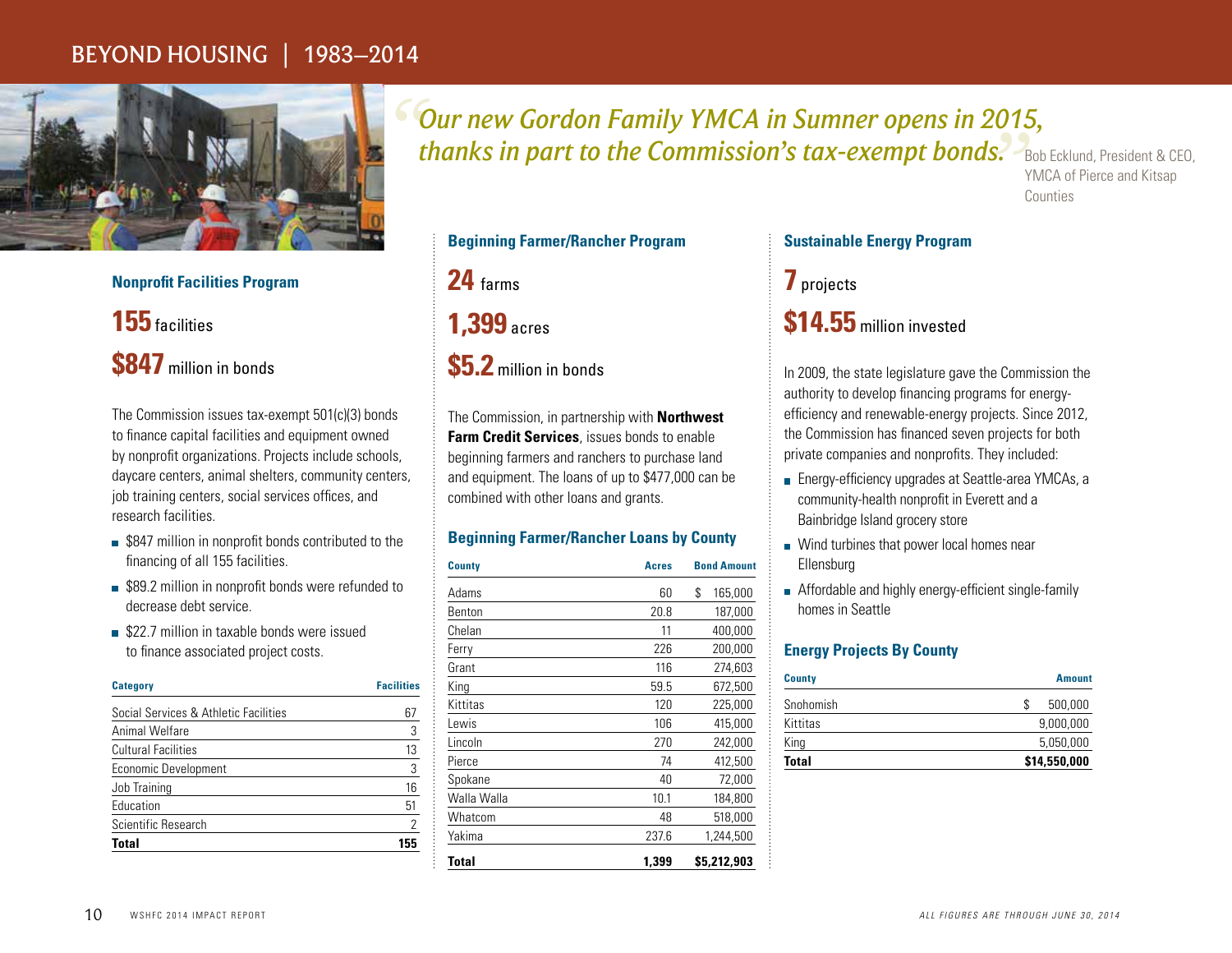# BEYOND HOUSING | 1983-2014\*

### **186** Community & Energy Projects **\$ 867 Million** Invested

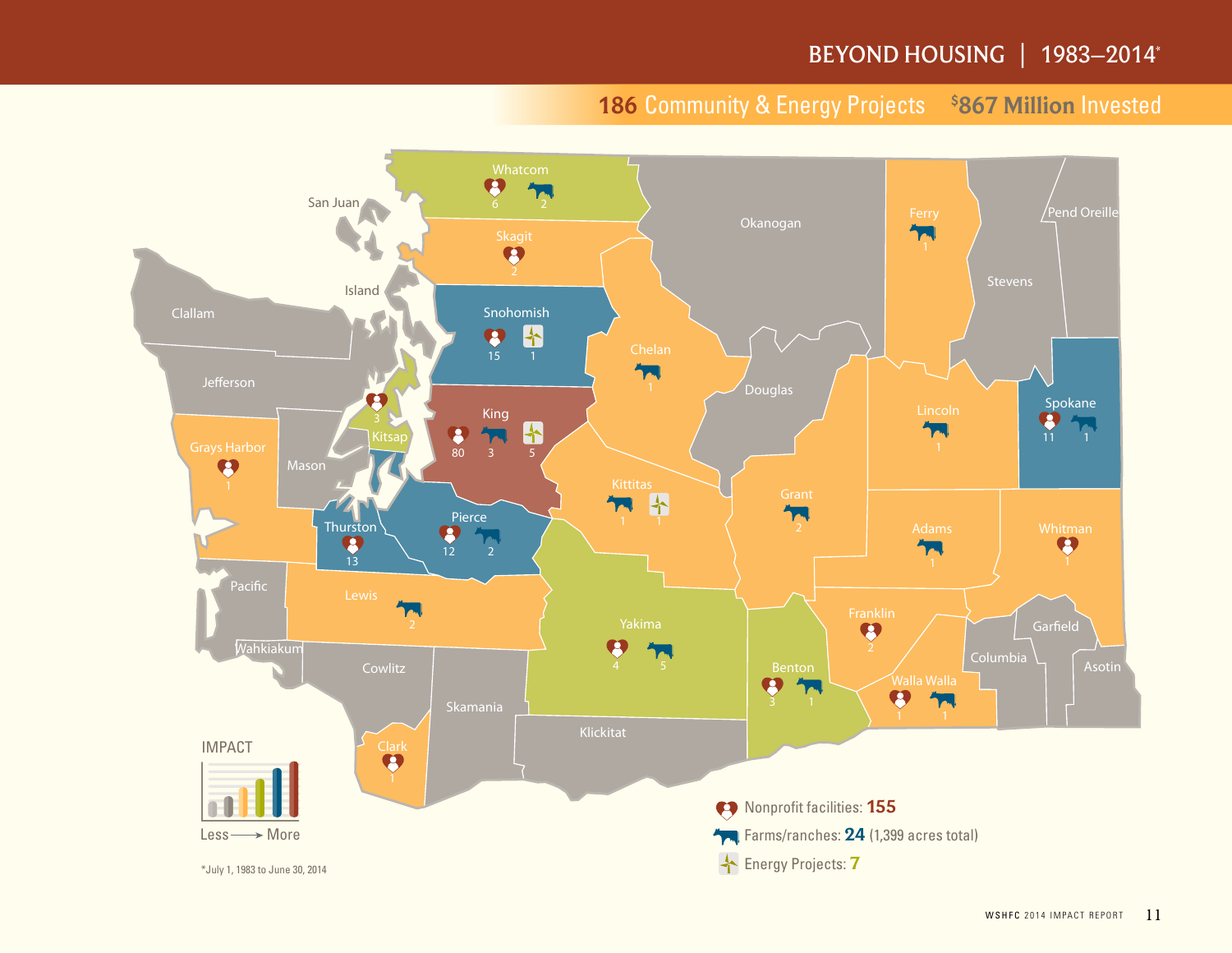# ASSET MANAGEMENT & COMPLIANCE



#### **Asset Management, Compliance and Finance**

Once the construction or remodeling of multifamily affordable housing is finished, the work of the Asset Management and Compliance team begins. This division helps property owners and managers comply with the state statutes, the federal tax code, and contractual commitments that come with bond and tax-credit financing. Our commitment to monitoring and providing technical assistance lasts for the term of the bonds and/or tax credits—anywhere from 10 to 40 years.



*Stewart and Barbara Davidson in their garden at Duvall Riverside Village.*

# *Keeping Housing Safe And Affordable*

# **75,000+** units

#### in 934 properties monitored statewide

- Nearly 61,400 housing credit-financed units (9 percent and 4 percent credits)
- Over 15,000 bond-only units
- 437 Resolutions Trust Corporation units

## **250-280** properties inspected each year

#### **EDUCATION AND TRAINING**

- Ten to 15 compliance workshops annually for more than 600 owners, property managers, and staff
- **Classes for users of the web-based annual reporting** system, WBARS
- Specialized training sessions in conjunction with the Affordable Housing Management Association and the Council for Affordable and Rural Housing

#### **PARTNERSHIPS**

By working with other entities who fund housing, the Commission helps to maximize agency resources.

- Cities of Seattle, Spokane, and Tacoma
- King and Snohomish counties
- Washington State Department of Commerce
- Seattle Housing Authority
- Washington State USDA Rural Development
- City of Bellingham

#### **WEB-BASED REPORTING SYSTEM**

The Washington State Web-Based Annual Reporting System, or WBARS, is a comprehensive and innovative system created by the Commission and the State Department of Commerce, and shared by seven different public funders in Washington state. It manages detailed property and tenant information on thousands of properties, allowing more than 1,600 property managers and owners to easily meet reporting requirements, while giving funders a powerful oversight tool. WBARS is the only housing finance agency reporting system in the nation used by multiple agencies.

#### **TECHNICAL ASSISTANCE**

- Daily guidance provided by phone and email
- **Periodic compliance workshops tailored to industry** beginners as well as seasoned professionals
- Award-winning website which provides:
	- Program manuals, report forms, FAQs, web training videos, and electronic workshop registration
	- A calendar of regional housing and economic development activities
	- Links to funding and compliance resources
	- Monthly email updates to over 1,300 subscribers with timely information on compliance and asset management topics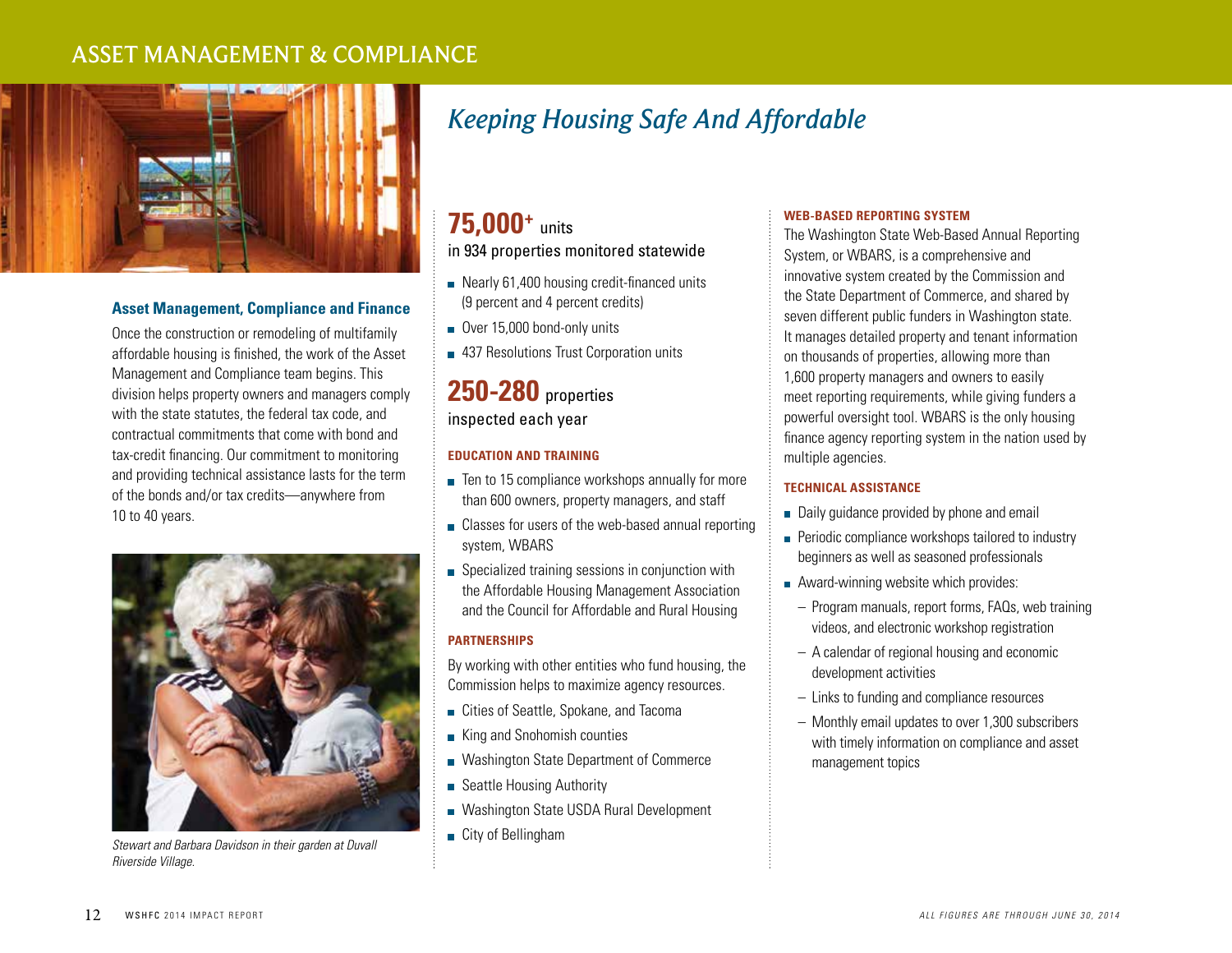# FINANCIAL OVERSIGHT

# *Ensuring Sound Fiscal Management*

#### **Finance Activities, 1983 –2014**

The Finance team uses resources efficiently and effectively—delivering the most impact throughout the state as possible.

#### **ASSET MANAGEMENT**

- Recorded transactions on 375 outstanding bond issues with \$4 billion of outstanding debt
- **Monitored performance of trustees, servicers,** and other outside contractors
- Created quarterly financial statements on outstanding bond issues
- Supplied voluntary disclosure reports to bond investors and rating agencies

#### **GENERAL OPERATIONS**

- Prepared monthly financial statements
- Performed investment management oversight
- Coordinated the annual budget and work-planning process
- Coordinated annual audits by the independent auditor and the state auditor
- **Administered and monitored the Program** Investment Fund
- **Provided financial management and accounting** services for the Washington Higher Education Facilities Authority and the Tobacco Settlement Authority

# **Affiliated Organizations**

**Tobacco Settlement Authority**

**1** bond issue— **\$305.9** million of outstanding debt



The Finance Division manages the assets of the Tobacco Settlement Authority, a Governor-appointed board established to oversee the issuance of bonds against state tobacco-settlement revenues in 2002. In 2013, bonds were refunded to save Washington taxpayers approximately \$90 million in interest over the next decade.

#### **Washington Higher Education Facilities Authority**

**84** bond issues—**\$1.9** billion

The Finance Division manages the assets of the Washington Higher Education Facilities Authority, a Governor-appointed board. WHEFA financing enables the state's nonprofit, private colleges and universities to build, equip, expand, and improve their facilities through tax-exempt bonds.

By providing reduced financing options to educational institutions, they are able keep costs down for students.

#### **Recent Projects**

**Seattle Pacific University \$85.5** million Construction of a student resident hall and related improvements



**University of Puget Sound (Tacoma) \$68.5** million

Construction of a student resident hall and related improvements

#### **Gonzaga University (Spokane)**



Construction and equipment for a university center, housing dining services, academic, and co-curricular spaces